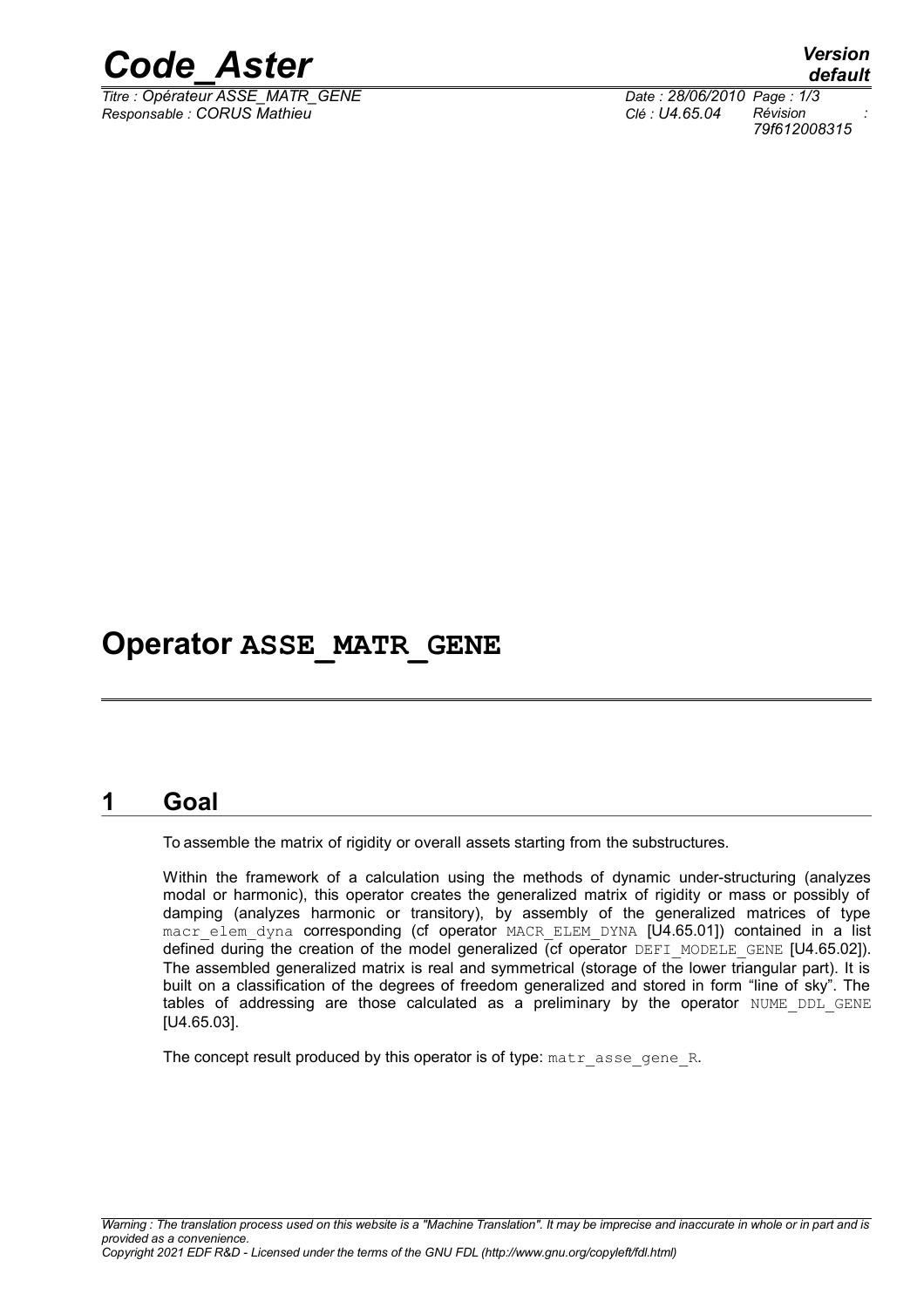# *Code\_Aster Version*

*Titre : Opérateur ASSE\_MATR\_GENE Date : 28/06/2010 Page : 2/3 Responsable : CORUS Mathieu Clé : U4.65.04 Révision :*

);

ma gene [matr asse gene R] = ASSE MATR GENE

*79f612008315*

( ♦ NUME\_DDL\_GENE = nu\_gene, [nume\_ddl\_gene]

/'RIGI\_GENE\_C', /'MASS\_GENE', /'AMOR\_GENE',

◊ METHOD = / 'CLASSICAL'' [defect] / 'INITIAL''

# If METHODE=' CLASSIQUE': ♦ OPTION = /'RIGI\_GENE', *default*

# **2 Syntax**

| Warning : The translation process used on this website is a "Machine Translation". It may be imprecise and inaccurate in whole or in part and is |  |
|--------------------------------------------------------------------------------------------------------------------------------------------------|--|
| provided as a convenience.                                                                                                                       |  |
| (copyright 2021 EDF R&D - Licensed under the terms of the GNU FDL (http://www.gnu.org/copyleft/fdl.html                                          |  |
|                                                                                                                                                  |  |